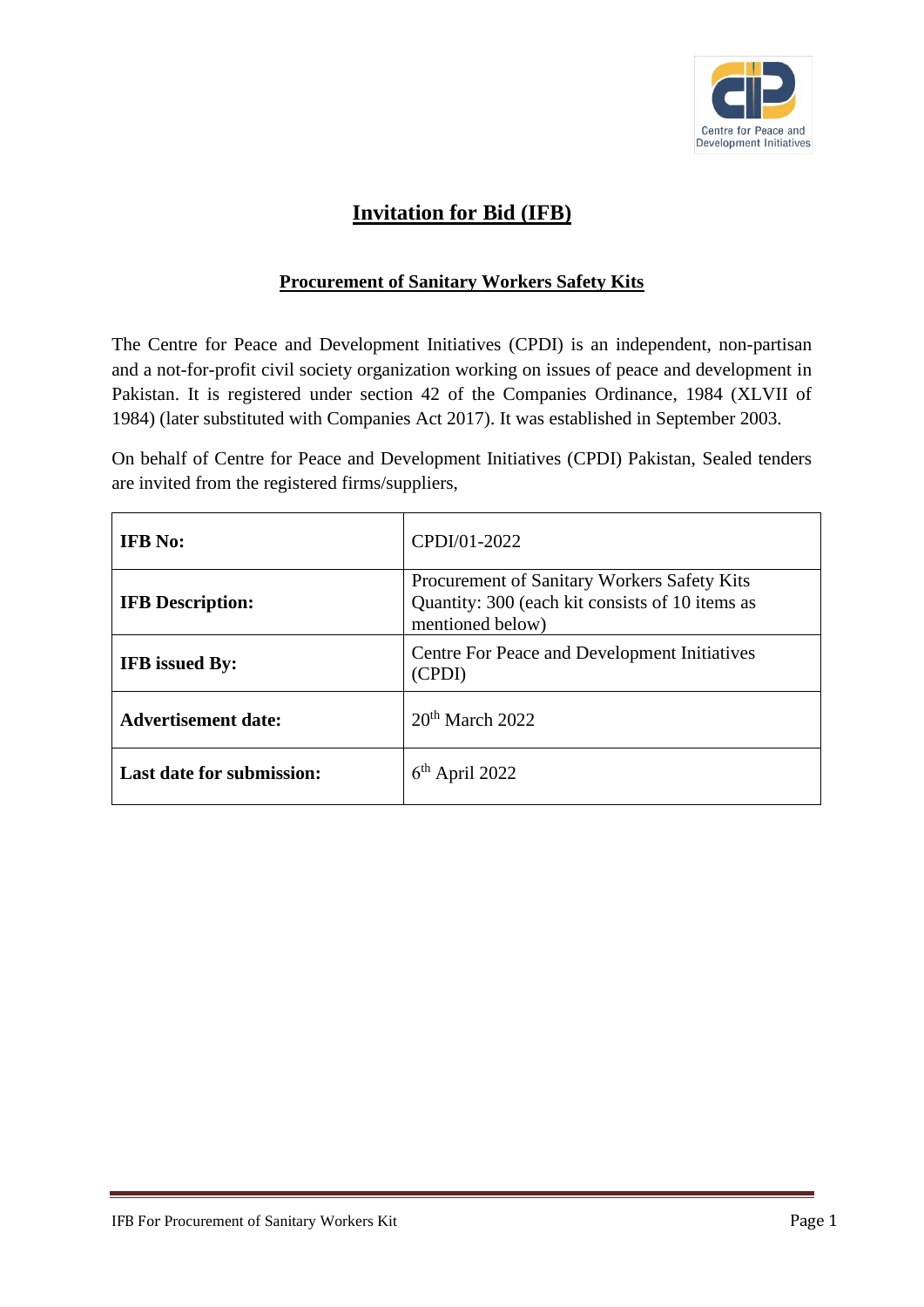

# **PART-I**

# **INSTRUCTIONS TO BIDDERS**

## **Introduction**

**General**: The Purchaser invites Sealed Bids for the supply of Sanitary Worker's Kits either to the Lachi, Matta, Haripur, Mandi Bahu din, Toba Tek Singh, Khanewal and Sheikhupura. The details of distribution of kits will be mentioned in Contract/Purchase Order or to the Local Govt. Training Institutions located at Peshawar and Lalamusa.

#### **Eligible Bidders**:

- Seller has not provided and will not provide material support or resources to any individual or organization that it knows, or has reason to know, is an individual or organization that advocates, plans, sponsors, engages in, or has engaged in an act of terrorism*.*
- The bidder is not blacklisted by any government or semi government organization.

## **Cost of Bid**:

The Bidder shall bear all costs associated with the preparation and submission of the Bid and CPDI will in no case be responsible or liable for those costs, regardless of the conduct or outcome of the solicitation.

## **Specifications of Sanitary Worker's Kits:**

Bidders should provide the following:

## **1) Heavy Duty Gloves**

- Usage/application: for sanitary workers
- Material: rubber, natural rubber gloves
- Weight: approx. 550gm
- Colour: yellow
- Length: sleeve length till elbow
- Waterproof: yes
- durable and long sleeves

## **2) Rain Coat**

Size: (Standard)

- Material: made of water proof parachute with strong durability
- Pattern: plain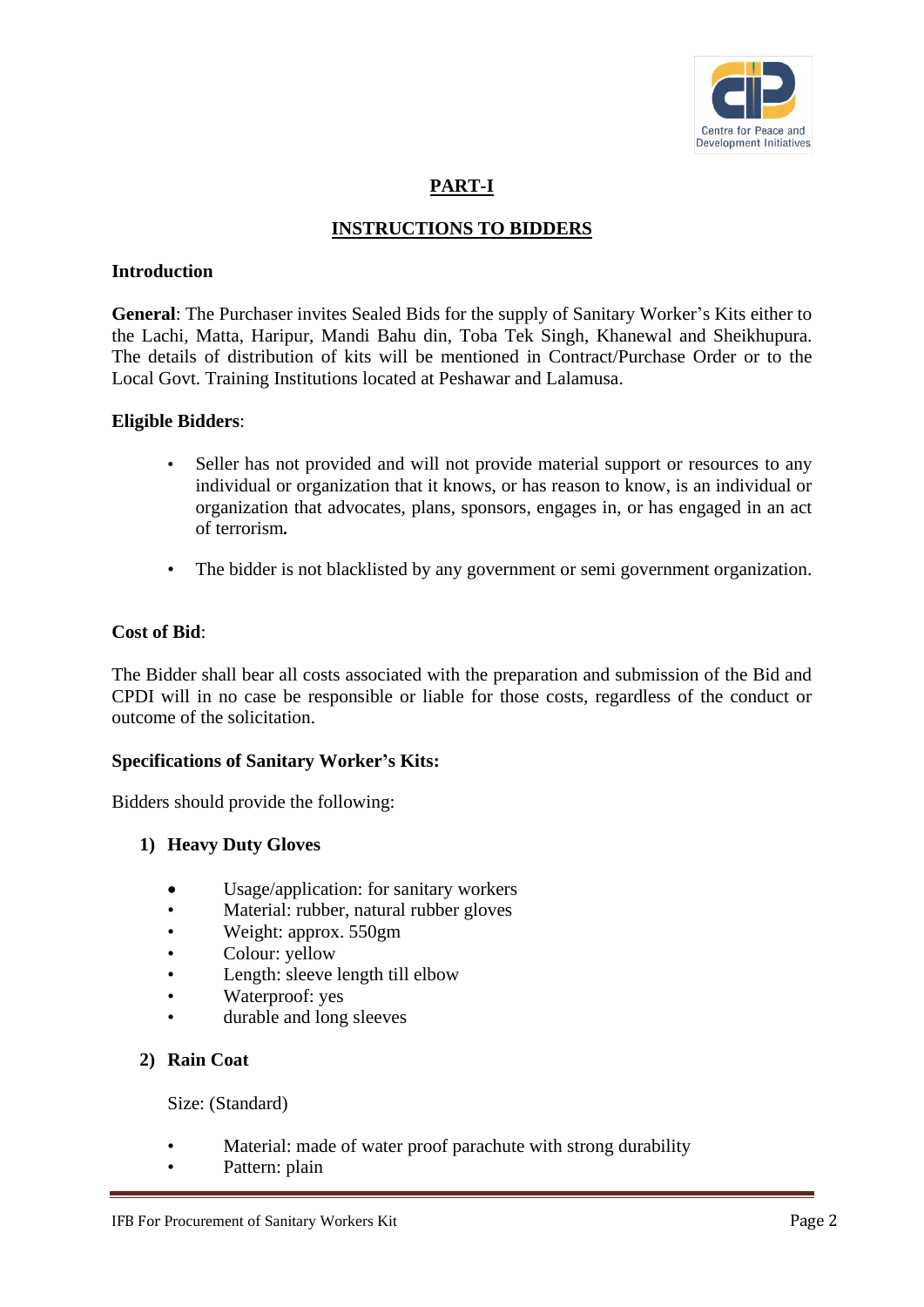

- Jacket closure type: zipper
- Collar type: hooded
- Pockets: large pockets on the left and right side, the flaps are velcro bonded, large-capacity storage, waterproof, and worry-free light weight & water proof
- Color: dark blue with wide reflective yellow or orange strips

Printing: the word "TMA" to be printed in big size on the back in white colour.

#### **3) Gas respiratory mask**

- NP-305 or equivalent HEPA (High-Efficiency Particulate Air)
- Silicon full face mask

## **4) Safety Harness**

#### Design:

- Safety harness with big hook
- One dorsal attachment D-ring for fall arrest.
- Adjustable chest straps
- Sit strap.

#### Webbing:

- Made up of elastic webbing for more comfort  $\&$  impact resistant
- Material: Polvester
- Width: 44+/- 1 mm
- Breaking strength: 23 kn

Stitching thread: Material: High tenacity polyester

Metal components:

- Material: aluminum
- Plating: black anodized
- Finish : matt

#### **5) Wader**

- Size: (Standard)
- Waterproof chest waders
- Nylon PVC boot foot
- wader for fishing, hunting, sanitary workers

## **6) Gum Boots**

- Size: (41,42,43,44,45)
- Colour: black
- Water proof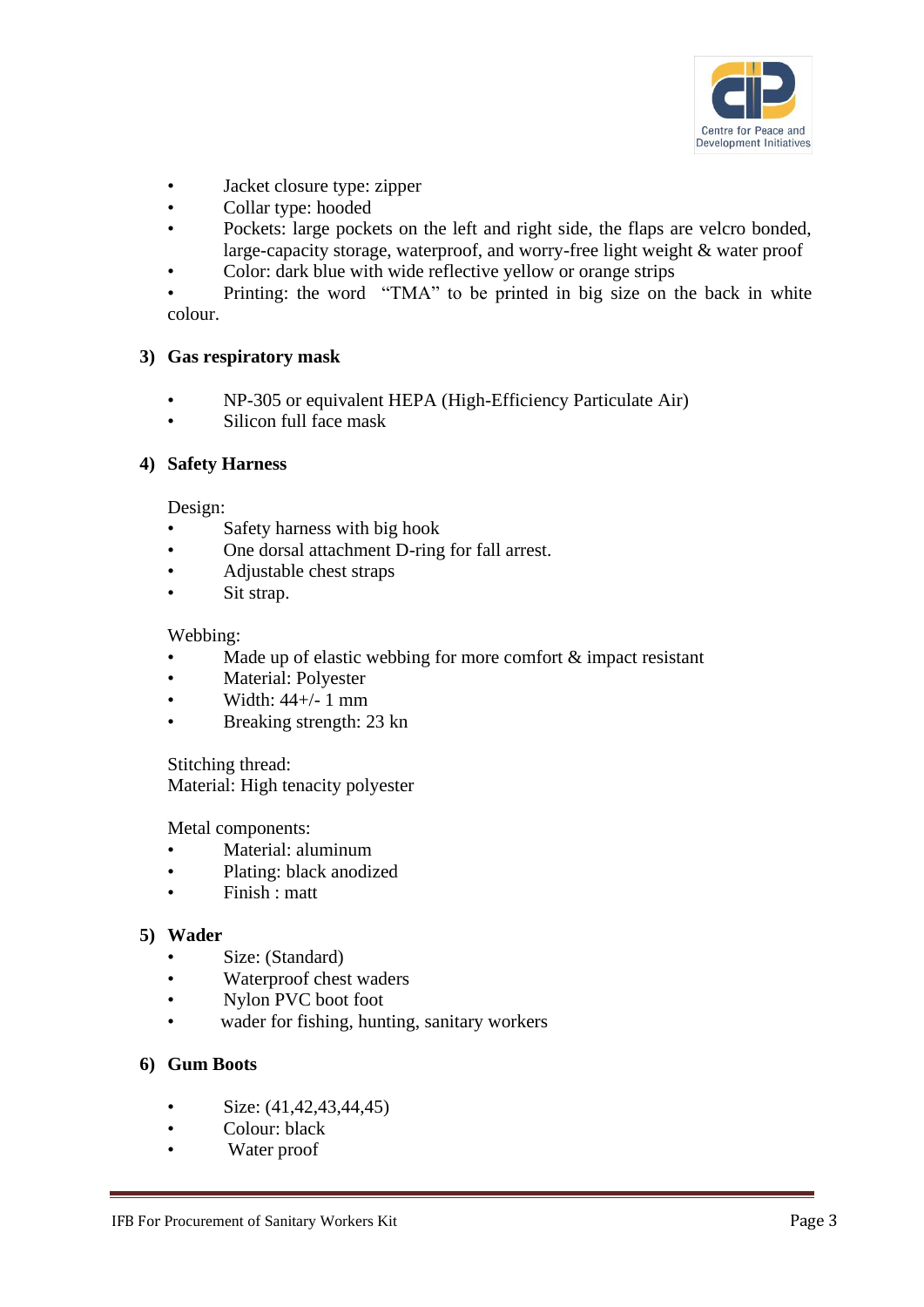

# **7) Safety Helmet with Light**

- ISI marked safety helmet complying with IS 2925 1984.
- Along with detachable clip mounted rechargeable LED head lamp,
- Six point plastic suspension with adjustable ratchet for size adjustment
- Colour: yellow
- Weight: 400 grams (approx.)

# **8) Safety glasses or goggles**

- For safety against viruses and chemicals
- Adjustable elastic strap
- Material: Transparent in colour, sturdy polycarbonate lens
- PVC shroud that gently hugs the face and is indirect vented to allow cooling air flow and help prevent fogging.
- It should be scratch resistant, antistatic and resistant to most of chemicals.

# **9) N-95 (9312) Mask with Filter (without replaceable filters)**

3M, Good Quality and Durable Filter

## **10) PPE Printed Kit Packs**

• 5 Ply corrugated box with sticker printing

## **Price/Payment:**

- a) Price should be quoted in Pak Rupees, including all taxes.
- b) All prices must include all taxes, transportation, loading and unloading charges, compulsory payments, levies and duties, including Sales Tax (if applicable).
- c) Payment will also be made in Pak Rupees after deduction of taxes (if applicable) within specified time mentioned in contract/purchase order,

# **Company Profile and eligibility of bidder:**

The Quotation package should comprise of following documents:

- Cover Letter
- The profile of the firm/ Company
- NTN certificate
- Good track-record and references from previous clients
- Financial Proposal
- Declaration from supplier mentioned on last page of this document (PART VII)

**Contract**: Fixed price contract.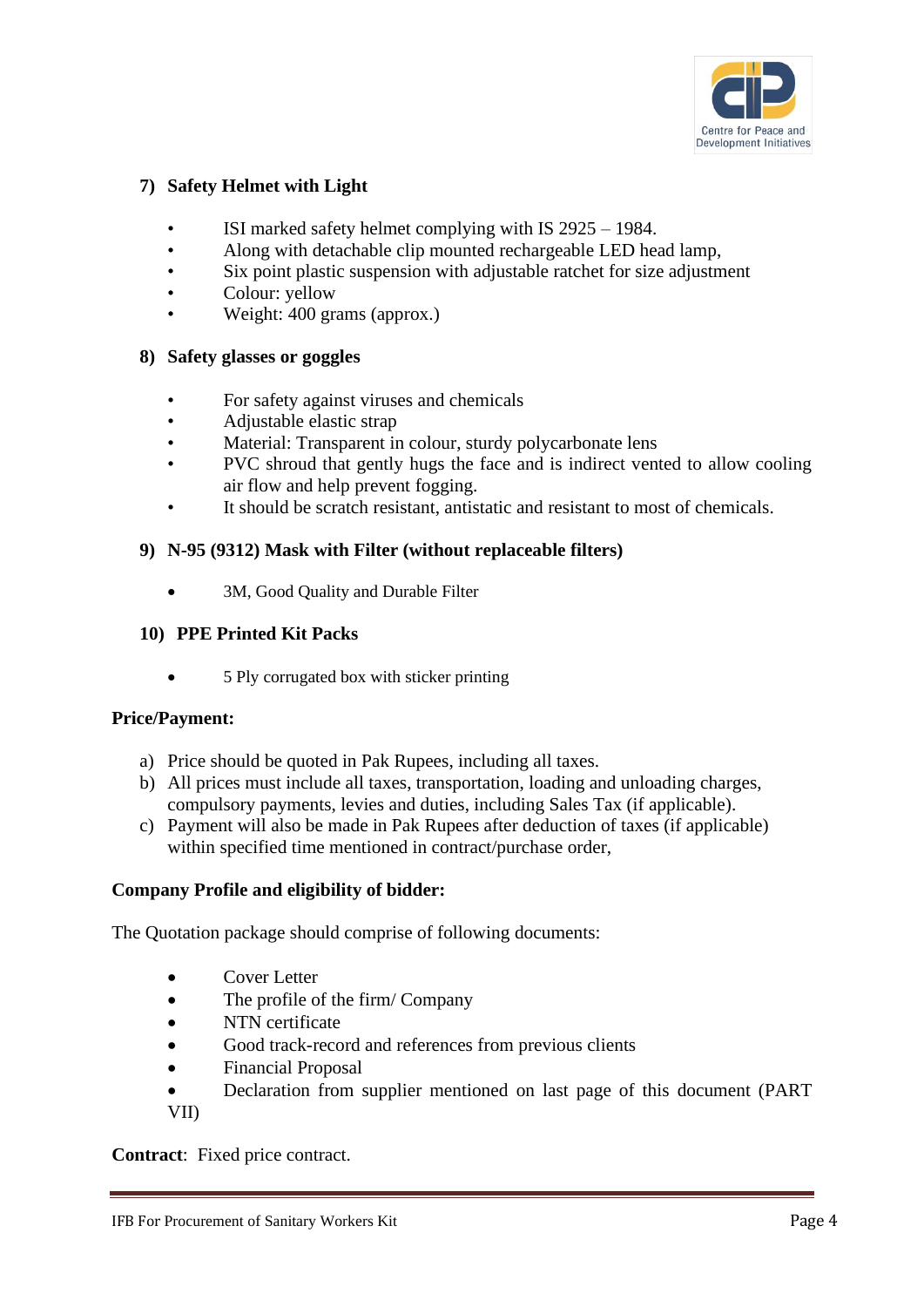

- Issuance of this solicitation does not constitute an award commitment on the part of CPDI or does it commit to pay for any costs incurred in the preparation or submission of a quotation,
- **Fulfilling the requirement of this IFB document section PART III, IV and V is mandatory.**

## **Financial Quotation:**

The Offeror should provide a financial budget in accordance to the quotation; The detailed budget should be made in Pakistani Rupees, inclusive of all applicable taxes and duties. **Prices must be valid for at least 90 calendar days from the last date of submission of Quotation.**

The Offeror are requested to submit a quotation directly responsive to the terms, conditions, specifications, and clauses of this invitation for bid (IFB). Quotation not conforming to this IFB may be categorized as unacceptable, thereby eliminating them from further consideration.

**The Offeror are required to submit call deposit in shape of Pay order or Demand draft which should be 2% of the total offered price (refundable). The call deposit should be in name of CPDI. The Quotation without original call deposits will not be considered. Please also note that call deposit should be valid for at least bid validity period.**

# **PART-II**

## **SPECIAL TERM AND CONDITION**

## **Delivery Option 1:**

• **Delivery** of sanitary workers kit will be made to above mentioned districts/tehsils. CPDI will organize training of sanitary workers on above mentioned districts/tehsils and handover these kits to sanitary workers. Dates of trainings will be communicated to selected vendor later after finalization.

**(Detail address will be conveying at the time of signing contract).**

**Sample: Selected Vendor will provide a sample of these 10 items to CPDI (as specifications mentioned above and approved by tender committee). CPDI will match each item of kit with sample at selected district/tehsil for matching of each item as per sample.**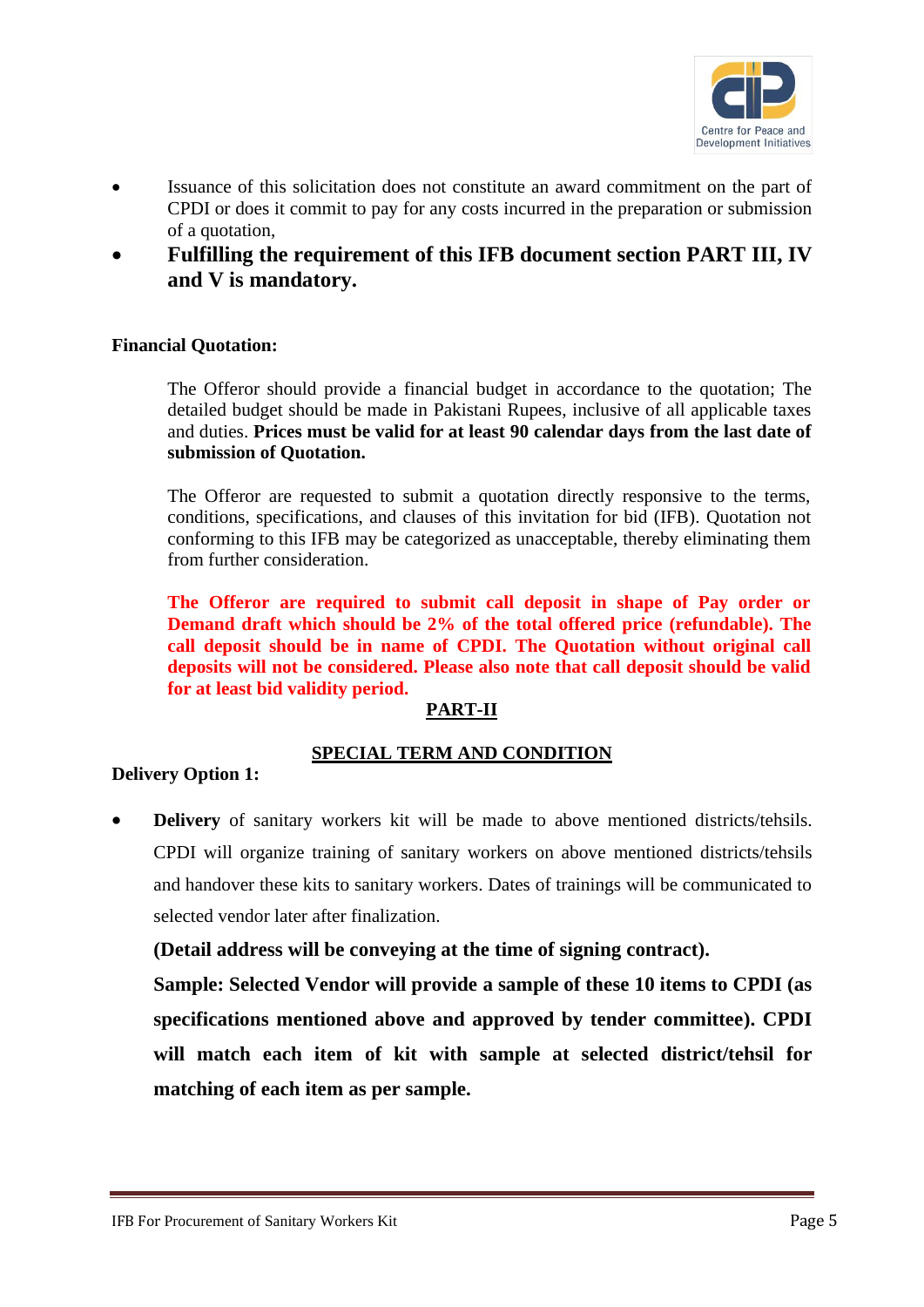

# **Delivery Option 2:**

• 150 sanitary worker kits may be delivered to Local Government School Peshawar (Hayatabad) and 150 sanitary worker kits may be delivered to Punjab Local Government Academy Lalamusa GT Road Kharian.

# **SO WE NEED TWO SEPARATE QUOTATIONS WITH DELIVERY OPTION 1 FOR QUOTATION 1 & DELIVERY OPTION 2 FOR QUOTATION 2 ARE REQUIRED.**

**Liquidated Damages** (LDs): as liquidated damages, a sum equivalent to 1 percent of the delivered price of the delayed goods for each week of delay until actual delivery, up to a

maximum deduction of 10 percent of the delayed goods Purchase Order price. Once the maximum is reached, the purchaser may consider termination of the Purchase Order.

- CPDI reserves the right to amend this Invitation for Bids (IFB) upon written notice to bidders and/or through advertisement in newspapers or on official CPDI website.
- CPDI have the right to reject all or any bid, without assigning any reason.
- The suppliers must quote only one option for each item with its price and detailed specs as per requirement.
- Award committee reserves the right to increase or decrease the quantity, if required.
- The proposed contract is expected to be awarded tentatively in month of April/May 2022, after the solicitation and award process is completed by the Award Committee. Please note that all procurement and delivery process is expected to be completed within minimum possible time.
- Supplier must not be engaging in any corrupt, fraudulent, collusive or coercive practices including but not limited to applying/bidding by multiple names/companies. If any bidder is found to be involved in such practices his/her bid may be rejected.
- The bidding will be conducted through competitive process,
- An agreement will be signed with successful bidder(s) for timely supply of appropriate quality items and method of payment.
- Bids shall be valid for a period of 90 days after the deadline of bid submission.
- Bids received after the deadline of the submission will be rejected,
- The bids must be properly sealed with company stamp.
- Unsealed bids or bids received through emails will be simply rejected.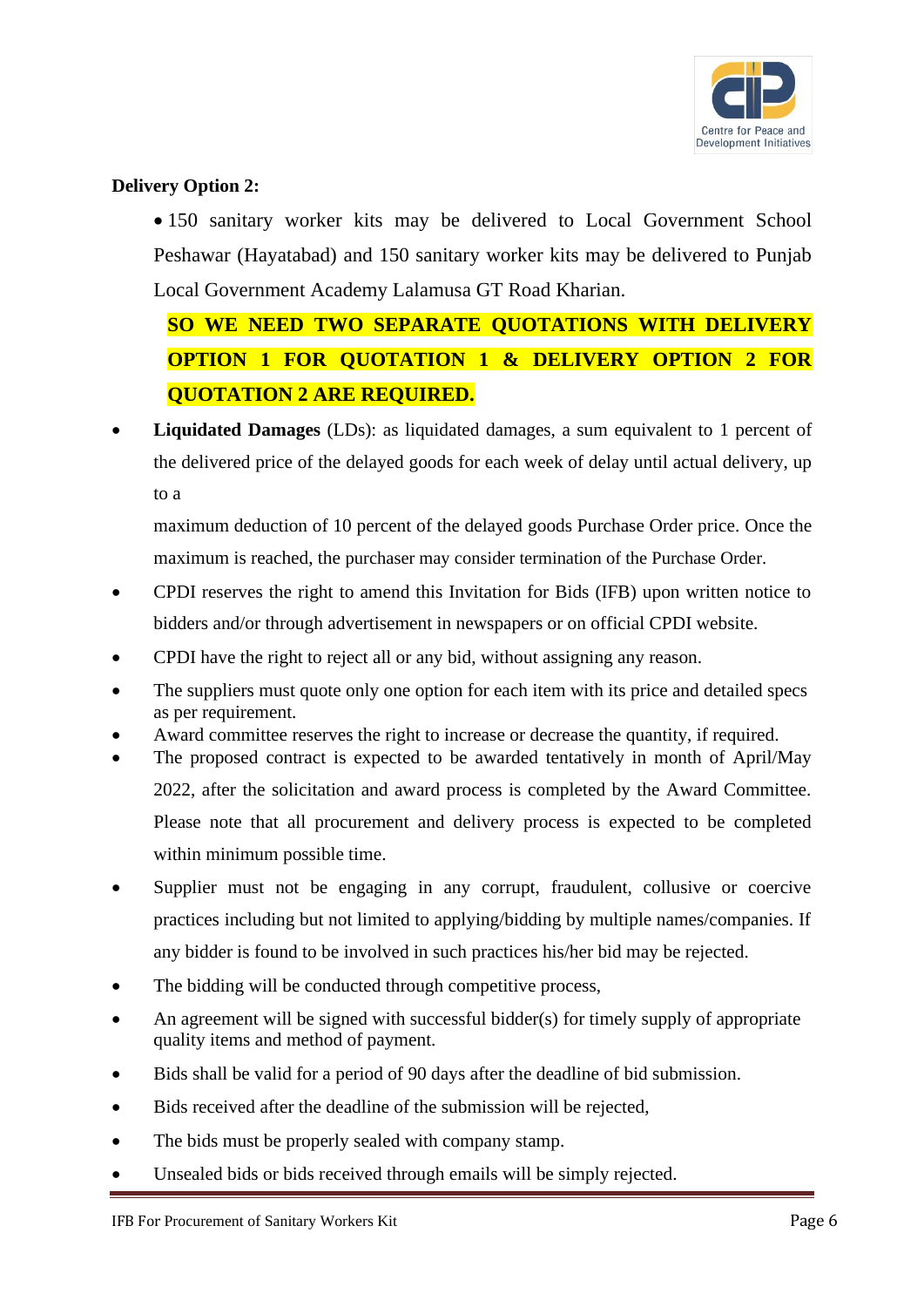

- For questions/clarification, you can contact with us at [procurement@cpdi-pakistan.org](mailto:procurement@cpdi-pakistan.org) by 5PM on 28<sup>th</sup> Of March 2022. Responses to the questions and clarification will be posted on the CPDI website after 48 working hours for the benefit of all potential bidders.
- Sealed Bids must be delivered to the below mentioned office address on or before **15:00**  Hours on 6<sup>th</sup> of April 2022. Late bids shall be rejected.

**Contact Person: Procurement Unit**

**Name of Office: Centre for Peace and Development Initiatives (CPDI) 1-A, Service Road East, National Police Foundation, E-11/3, Islamabad. Telephone: 051-8312794-95 E-Mail: [procurement@cpdi-pakistan.org](mailto:procurement@cpdi-pakistan.org)**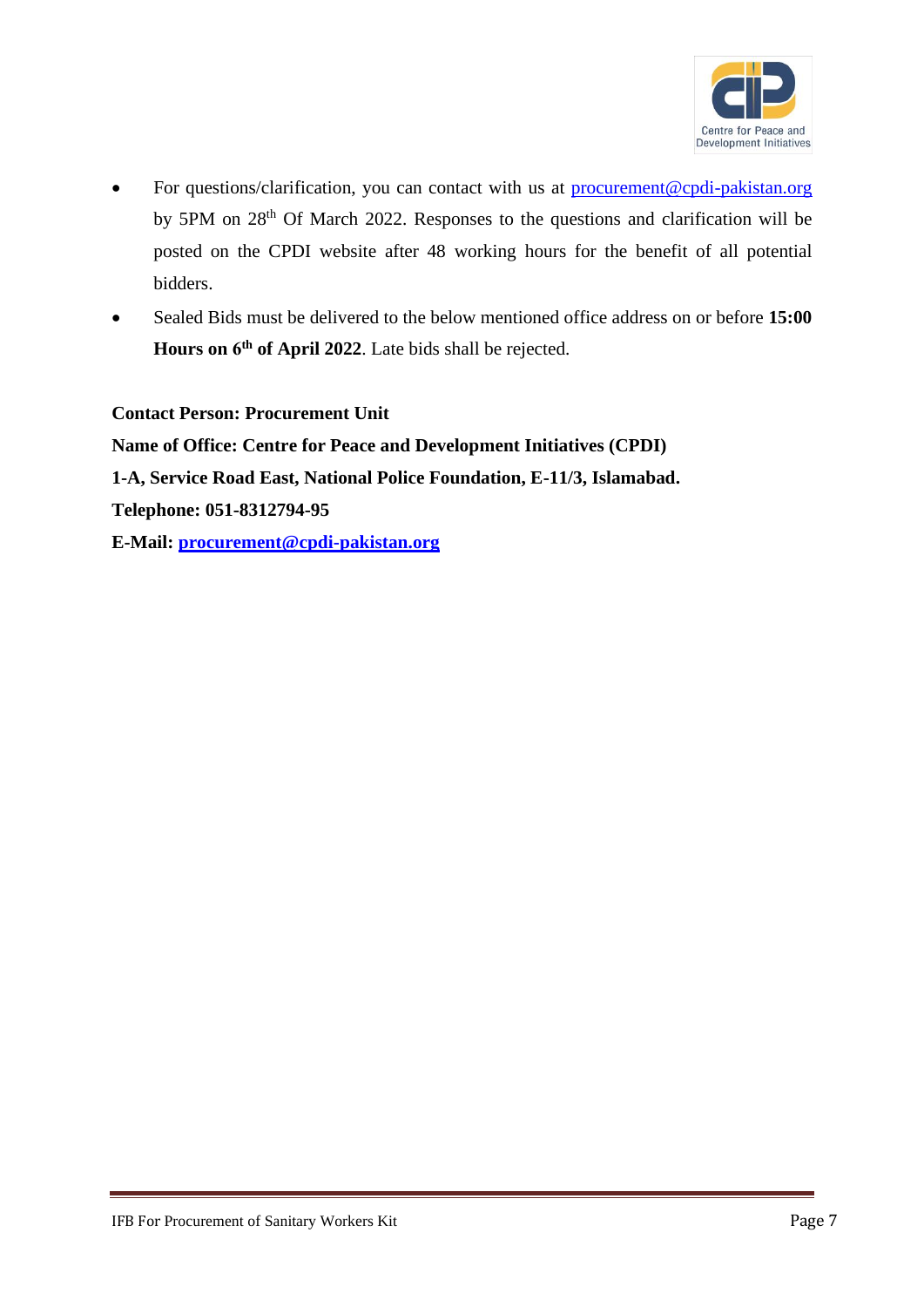

# **PART-III**

# **TECHNICAL INFORMATION:**

| S#             | <b>Item &amp; Description</b>                                                                                                                                                                                                                                                                                                                                                                                                                                                                                               | Quantity | Unit       | Unit<br>Rate | Rate<br><b>Including</b><br>GST,<br><b>Taxes</b> |
|----------------|-----------------------------------------------------------------------------------------------------------------------------------------------------------------------------------------------------------------------------------------------------------------------------------------------------------------------------------------------------------------------------------------------------------------------------------------------------------------------------------------------------------------------------|----------|------------|--------------|--------------------------------------------------|
| $\mathbf{1}$   | <b>Heavy Duty Gloves</b><br>Usage/application: for sanitary workers<br>Material: rubber, natural<br>rubber<br>gloves<br>Weight: approx. 550gm<br>Colour: yellow<br>Length: sleeve length till elbow<br>Waterproof: yes<br>durable and long sleeves                                                                                                                                                                                                                                                                          | 300      | Num<br>ber |              |                                                  |
| $\overline{2}$ | <b>Rain Coat</b><br>Size: (Standard)<br>Material: made of water proof<br>parachute with strong durability<br>Pattern: plain<br>Jacket closure type: zipper<br>Collar type: hooded<br>Pockets: large pockets on the left<br>and right side, the flaps are velcro<br>bonded, large-capacity storage,<br>waterproof, and worry-free light<br>weight & water proof<br>Color: dark blue with wide<br>reflective yellow or orange strips<br>Printing: the word "TMA" to be<br>printed in big size on the back in white<br>colour. | 300      | Num<br>ber |              |                                                  |
| 3              | <b>Gas respiratory mask</b><br>NP-305<br>equivalent<br><b>HEPA</b><br><b>or</b><br>(High-Efficiency Particulate Air)<br>Silicon full face mask                                                                                                                                                                                                                                                                                                                                                                              | 300      | Num<br>ber |              |                                                  |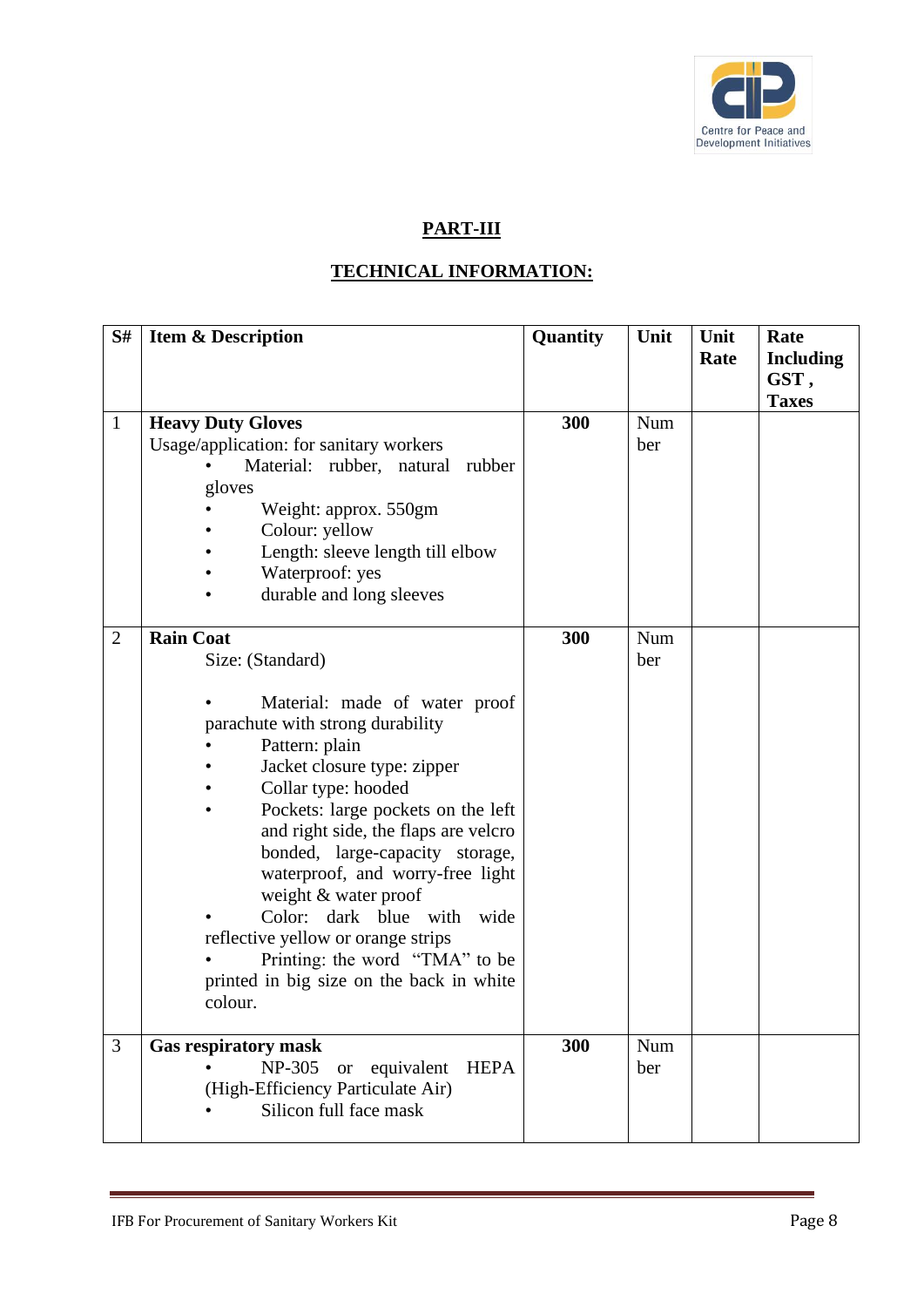

| 4      | <b>Safety Harness</b>                    | 300 | Num |  |
|--------|------------------------------------------|-----|-----|--|
|        |                                          |     | ber |  |
|        | Design:                                  |     |     |  |
|        | Safety harness with big hook             |     |     |  |
|        | One dorsal attachment D-ring for         |     |     |  |
|        | fall arrest.                             |     |     |  |
|        | Adjustable chest straps                  |     |     |  |
|        | Sit strap.                               |     |     |  |
|        |                                          |     |     |  |
|        | Webbing:                                 |     |     |  |
|        | Made up of elastic webbing for           |     |     |  |
|        | more comfort & impact resistant          |     |     |  |
|        | Material: Polyester                      |     |     |  |
|        | Width: $44+/$ - 1 mm                     |     |     |  |
|        | Breaking strength: 23 kn                 |     |     |  |
|        |                                          |     |     |  |
|        | Stitching thread:                        |     |     |  |
|        | Material: High tenacity polyester        |     |     |  |
|        |                                          |     |     |  |
|        | Metal components:                        |     |     |  |
|        | Material: aluminum                       |     |     |  |
|        | Plating: black anodized                  |     |     |  |
|        | Finish : matt                            |     |     |  |
|        |                                          |     |     |  |
| 5      |                                          | 300 | Num |  |
|        | <b>Wader</b>                             |     | ber |  |
|        | Shoe Size: (Standard)                    |     |     |  |
|        | Waterproof chest waders                  |     |     |  |
|        | Nylon PVC boot foot                      |     |     |  |
|        | wader for fishing, hunting, sanitary     |     |     |  |
|        | workers                                  |     |     |  |
|        |                                          |     |     |  |
| 6      | <b>Gum Boots</b>                         | 300 | Num |  |
|        |                                          |     | ber |  |
|        | Size: (41,42,43,44,45)                   |     |     |  |
|        | (60 each from above mentioned sizes)     |     |     |  |
|        | Colour: black                            |     |     |  |
|        | Water proof                              |     |     |  |
| $\tau$ | <b>Safety Helmet with Light</b>          | 300 | Num |  |
|        |                                          |     | ber |  |
|        | <b>ISI</b><br>marked<br>safety<br>helmet |     |     |  |
|        | complying with IS $2925 - 1984$ .        |     |     |  |
|        | with<br>Along<br>detachable<br>clip      |     |     |  |
|        | mounted rechargeable LED head lamp,      |     |     |  |
|        | Six point plastic suspension with        |     |     |  |
|        |                                          |     |     |  |
|        | adjustable ratchet for size adjustment   |     |     |  |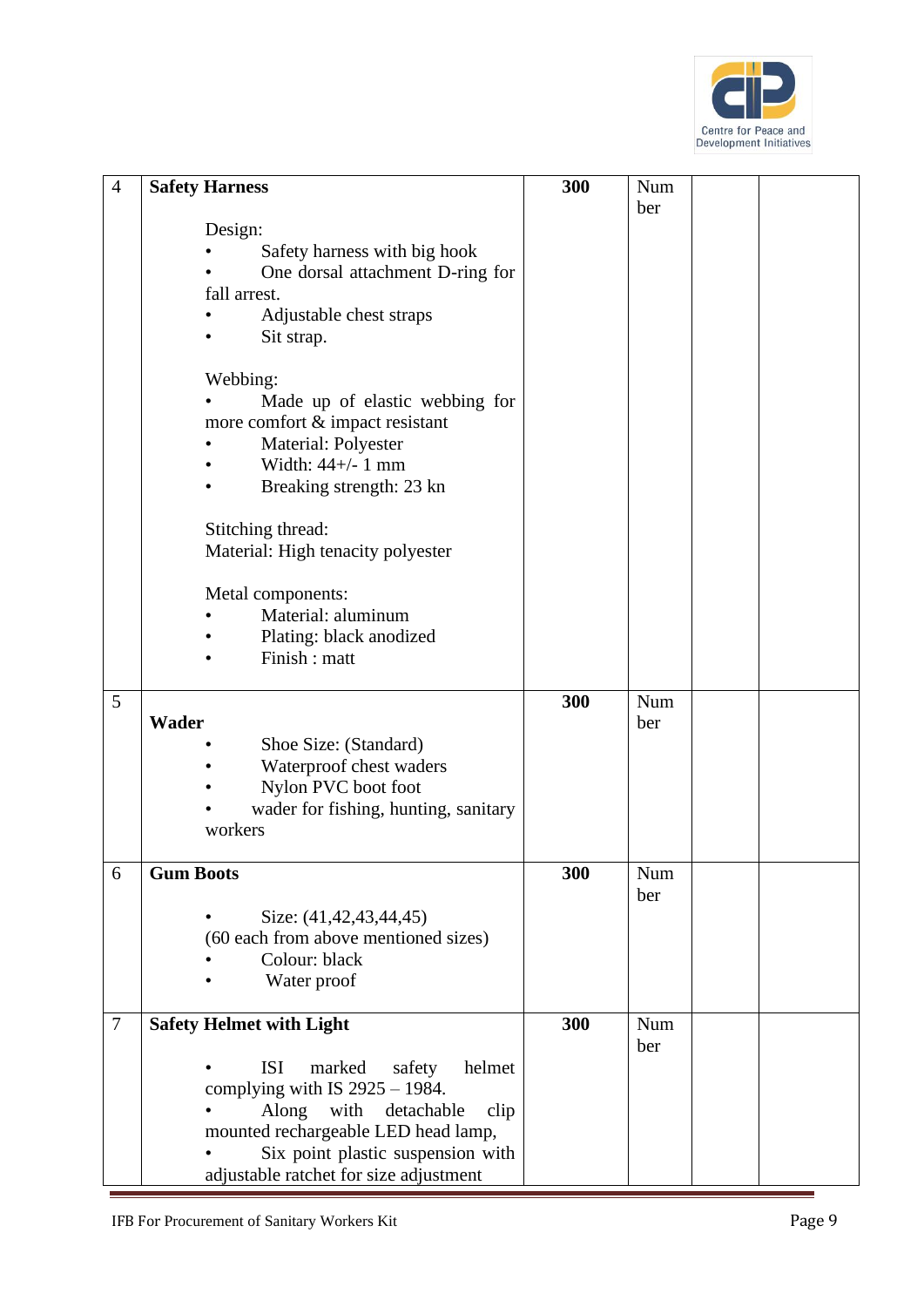

|    | Colour: yellow<br>$\bullet$<br>Weight: 400 grams (approx.)                                                                                                                                                                                                                                                                                                                                                |     |            |
|----|-----------------------------------------------------------------------------------------------------------------------------------------------------------------------------------------------------------------------------------------------------------------------------------------------------------------------------------------------------------------------------------------------------------|-----|------------|
| 8  | Safety glasses or goggles<br>For safety against viruses<br>and<br>$\bullet$<br>chemicals<br>Adjustable elastic strap<br>Material: Transparent in colour,<br>sturdy polycarbonate lens<br>PVC shroud that gently hugs the<br>face and is indirect vented to<br>allow cooling air flow and help<br>prevent fogging.<br>It should be scratch resistant,<br>antistatic and resistant to most of<br>chemicals. | 300 | Num<br>ber |
| 9  | N-95 (9312) Mask with Filter (without<br>replaceable filters)<br>3M, Good Quality and Durable<br>Filter                                                                                                                                                                                                                                                                                                   | 300 | Num<br>ber |
| 10 | <b>PPE Printed Kit Packs</b><br>5 Ply corrugated box with sticker<br>printing                                                                                                                                                                                                                                                                                                                             | 300 | Num<br>ber |

**Note 1: The delivery of goods is responsibility of supplier for option 1 & 2 as mentioned above. The supplier is required to provide delivery charges separately as withholding tax charges on supplies is different.** 

**Note:2 CPDI will have the right to modify or amend the specs during the negotiation process, if so required in view of any additional information that becomes available about the required products.**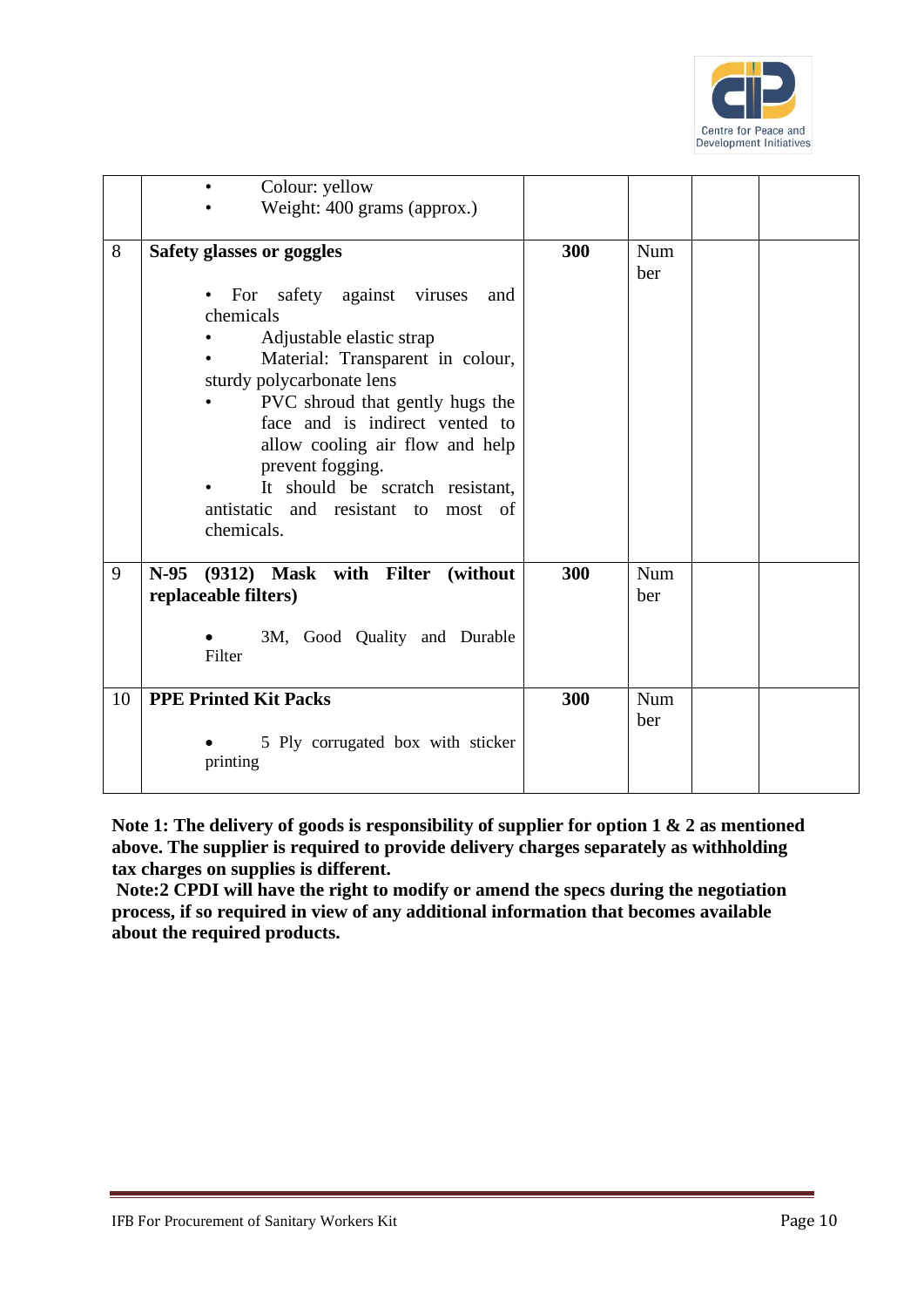

# **PART-IV**

# **Evaluation Criteria for PPE Kits**

| #   | <b>Selection Criteria</b>                                                   |     |
|-----|-----------------------------------------------------------------------------|-----|
|     | <b>Criteria</b>                                                             |     |
| 1.1 | Delivery Schedule                                                           | 10  |
| 1.2 | Relevant work/references of previous work                                   | 10  |
| 1.3 | Technical evaluation/Quality of PPE Kits                                    | 30  |
| 2   | <b>Financial Criteria</b>                                                   |     |
| 2.1 | Financial (Price): All prices must be quoted in PKR, inclusive of all       |     |
|     | applicable taxes and duties. Prices must be valid for 60 days from the last |     |
|     | date of submission for proposal.                                            | 50  |
|     | <b>Total Maximum Score</b>                                                  | 100 |

## **Key Points in evaluation of Quotation:**

- To assist in the evaluation of quotation, the Award Committee may, at its discretion, ask any applicant for a clarification of its quotation which shall be submitted within a stated reasonable period of time. Any request for clarification and all clarifications shall be in writing. If applicant does not provide clarifications of the information requested by the date and time set in CPDI request for clarification, its quotation may be rejected,
- CPDI shall use all the factors, methods and criteria defined in the evaluation criteria to evaluate the bids of the Bidders and any specialist contractors. CPDI reserves the right to waive minor deviations in the evaluation criteria if they do not materially affect the capability of a Bidder to perform the contract.